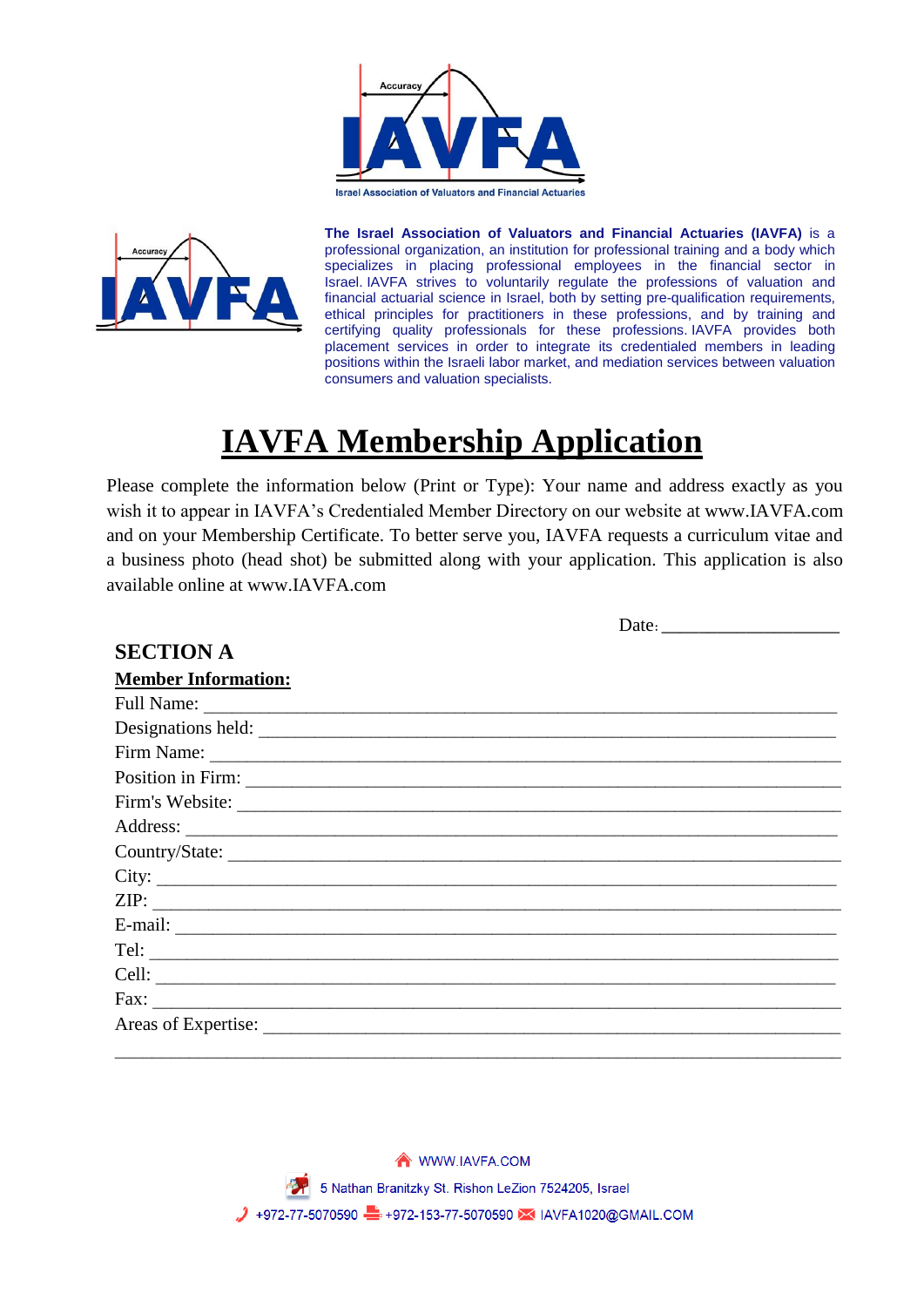

## **SECTION B**

**Shipping Address:** *(If different from address above)*

| Firm Name:     |  |  |
|----------------|--|--|
| Address:       |  |  |
| Country/State: |  |  |
| City:          |  |  |
| ZIP:           |  |  |

## **SECTION C**

**Home Address:** *(This address will not appear in any IAVFA publication. It will be used by IAVFA if you change your place of employment and we are unable to obtain a forwarding address and phone number)*

| Country/State: |
|----------------|
|                |
| ZIP:           |
|                |
| Tel:           |
|                |
| Fax:           |

## **SECTION D**

#### **Professional Conduct:**

1. Have you ever been convicted of any felony or any crime carrying a punishment of time in prison, whether or not time was served?  $\Box$  Yes  $\Box$  No If Yes, please explain:

 $\mathcal{L}_\mathcal{L} = \{ \mathcal{L}_\mathcal{L} = \{ \mathcal{L}_\mathcal{L} = \{ \mathcal{L}_\mathcal{L} = \{ \mathcal{L}_\mathcal{L} = \{ \mathcal{L}_\mathcal{L} = \{ \mathcal{L}_\mathcal{L} = \{ \mathcal{L}_\mathcal{L} = \{ \mathcal{L}_\mathcal{L} = \{ \mathcal{L}_\mathcal{L} = \{ \mathcal{L}_\mathcal{L} = \{ \mathcal{L}_\mathcal{L} = \{ \mathcal{L}_\mathcal{L} = \{ \mathcal{L}_\mathcal{L} = \{ \mathcal{L}_\mathcal{$  $\mathcal{L}_\mathcal{L} = \{ \mathcal{L}_\mathcal{L} = \{ \mathcal{L}_\mathcal{L} = \{ \mathcal{L}_\mathcal{L} = \{ \mathcal{L}_\mathcal{L} = \{ \mathcal{L}_\mathcal{L} = \{ \mathcal{L}_\mathcal{L} = \{ \mathcal{L}_\mathcal{L} = \{ \mathcal{L}_\mathcal{L} = \{ \mathcal{L}_\mathcal{L} = \{ \mathcal{L}_\mathcal{L} = \{ \mathcal{L}_\mathcal{L} = \{ \mathcal{L}_\mathcal{L} = \{ \mathcal{L}_\mathcal{L} = \{ \mathcal{L}_\mathcal{$ 

2. Have you been convicted of a misdemeanor involving moral turpitude (lying, cheating, stealing, or other dishonest conduct) or any substantially equivalent crime in any court of law?  $\Box$  Yes  $\Box$  No If Yes, please explain:

 $\mathcal{L}_\mathcal{L} = \{ \mathcal{L}_\mathcal{L} = \{ \mathcal{L}_\mathcal{L} = \{ \mathcal{L}_\mathcal{L} = \{ \mathcal{L}_\mathcal{L} = \{ \mathcal{L}_\mathcal{L} = \{ \mathcal{L}_\mathcal{L} = \{ \mathcal{L}_\mathcal{L} = \{ \mathcal{L}_\mathcal{L} = \{ \mathcal{L}_\mathcal{L} = \{ \mathcal{L}_\mathcal{L} = \{ \mathcal{L}_\mathcal{L} = \{ \mathcal{L}_\mathcal{L} = \{ \mathcal{L}_\mathcal{L} = \{ \mathcal{L}_\mathcal{$  $\mathcal{L}_\text{max} = \frac{1}{2} \sum_{i=1}^n \mathcal{L}_\text{max}(\mathbf{z}_i - \mathbf{z}_i)$ 

3. Have you had any professional license, professional certification, or professional membership revoked, refused, or suspended (other than for nonpayment of dues)?  $\Box$  Yes  $\Box$  No If Yes, please explain:

\_\_\_\_\_\_\_\_\_\_\_\_\_\_\_\_\_\_\_\_\_\_\_\_\_\_\_\_\_\_\_\_\_\_\_\_\_\_\_\_\_\_\_\_\_\_\_\_\_\_\_\_\_\_\_\_\_\_\_\_\_\_\_\_\_\_\_\_\_\_\_\_\_\_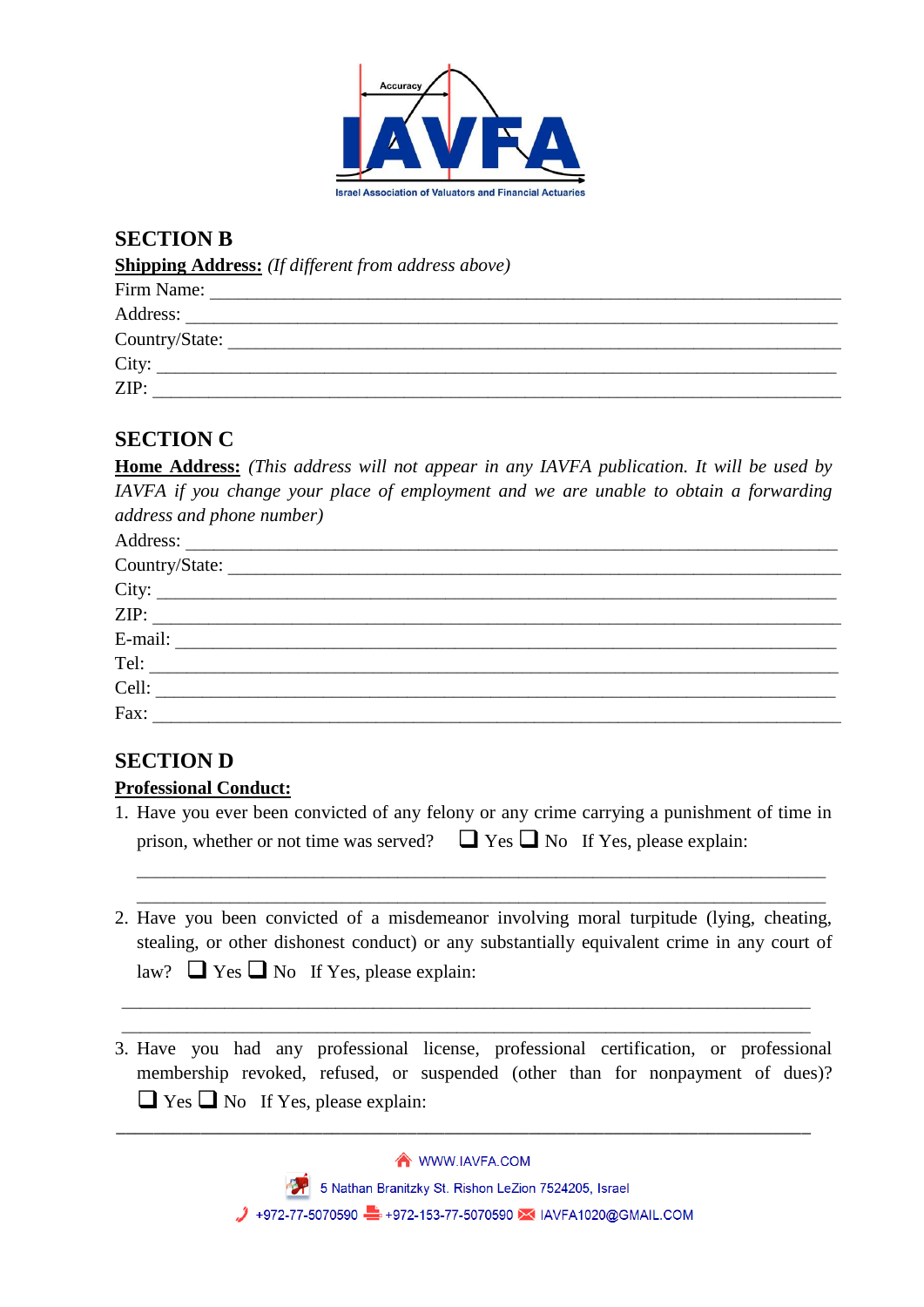

# **SECTION E**

 $\Box$  I have included a recent curriculum vitae and a business photo with this application.

## **SECTION F**

| <b>Education:</b>                         |  |
|-------------------------------------------|--|
| High School Diploma: $\Box$ Yes $\Box$ No |  |
| University/College:                       |  |
|                                           |  |
| Years Attended:                           |  |
| University/College:                       |  |
| Degree:                                   |  |
| Years Attended:                           |  |
| University/College:                       |  |
| Degree:                                   |  |
| Years Attended:                           |  |

# **SECTION G**

| <b>Professional Licenses and Designations:</b> |
|------------------------------------------------|
| Association:                                   |
|                                                |
| Designation/License #:                         |
| Year Certified/Licensed:                       |
| Association:                                   |
| Designation /License:                          |
| Designation/License #:                         |
| Year Certified/Licensed:                       |
| Association:                                   |
|                                                |
| Designation/License #:                         |
| Year Certified/Licensed:                       |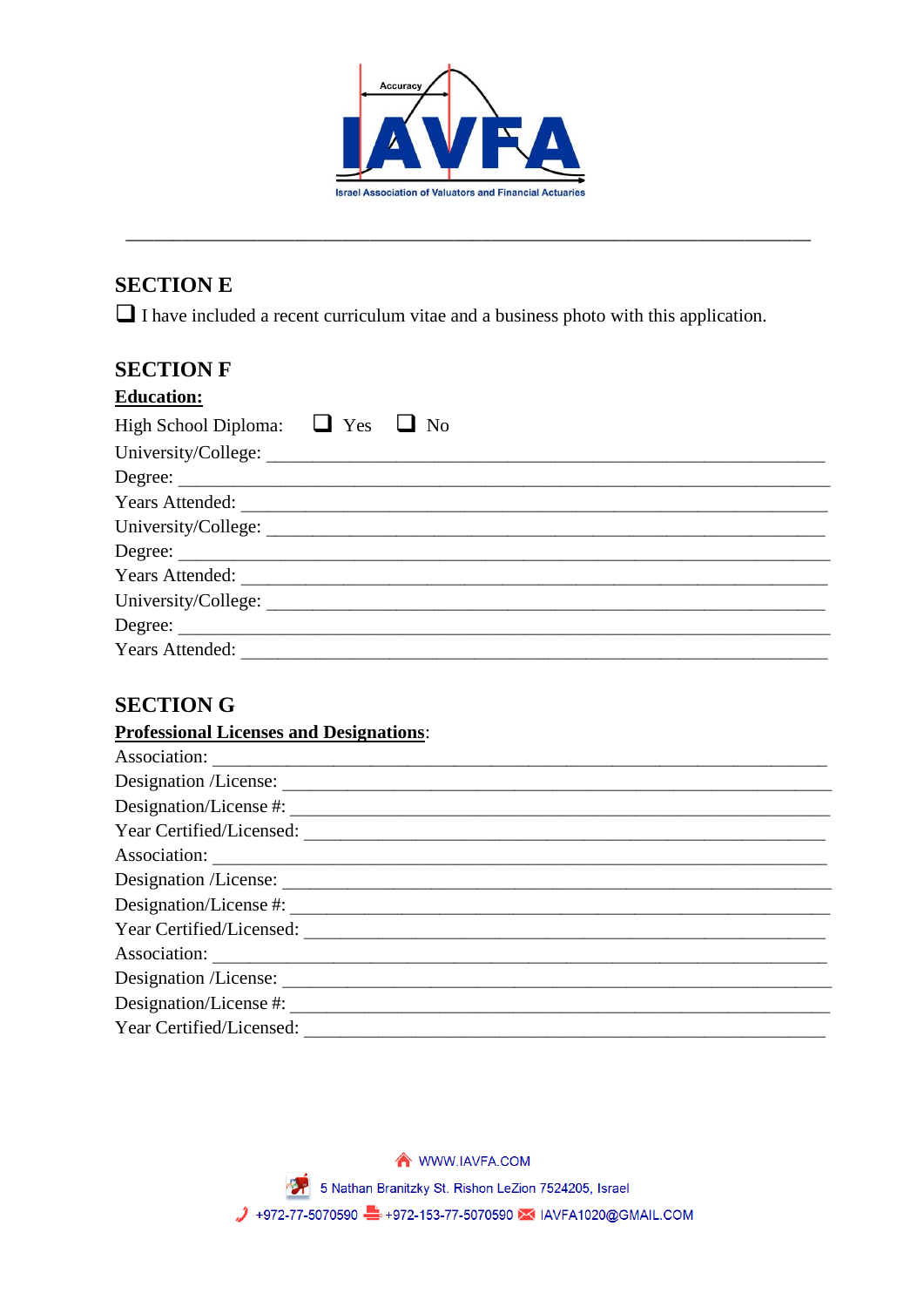

## **SECTION H**

**I am a:**

| $\bullet$ | Practitioner pursuing the PRA/LRA/IRA/ORA/CRA/MRA/FEM/QFV/CFV: $\Box$ Yes $\Box$ |  |
|-----------|----------------------------------------------------------------------------------|--|
|           | N <sub>o</sub>                                                                   |  |
| $\bullet$ | Government Employee pursuing PRA/LRA/IRA/ORA/CRA/MRA/FEM/OFV/CFV:                |  |
|           | $Yes \Box No$                                                                    |  |
| $\bullet$ | Academician pursuing the PRA/LRA/IRA/ORA/CRA/MRA/FEM/QFV/CFV: $\Box$ Yes $\Box$  |  |
|           | N <sub>0</sub>                                                                   |  |
| $\bullet$ | <u>Professional</u> pursuing the PRA/LRA/IRA/ORA/CRA/MRA/FEM/QFV/CFV: $\Box$ Yes |  |
|           | N <sub>o</sub>                                                                   |  |
|           |                                                                                  |  |

- Student full-time pursuing the PRA/LRA/IRA/ORA/CRA/MRA/FEM/QFV/CFV:  $\Box$  Yes  $\Box$  No
- full-time pursuing the  $\begin{minipage}{.4\linewidth} \textbf{MRA/CRA/ORA/IRA/IRA/FEM/QFV/CFV:} \hspace{0.2cm} \textbf{Yes} \hspace{0.2cm} \textbf{Y} \hspace{0.2cm} \textbf{No} \end{minipage}$

## **SECTION I**

By signing this form, applicant agrees to abide by the rules governing IAVFA and its members and agrees to hold IAVFA harmless from any claims arising from or related to membership in IAVFA. IAVFA reserves the right to refuse membership and/or certification to any person. An IAVFA member or holder of an IAVFA certification may have his or her membership or certification terminated based on appropriate grounds therefor as determined by the IAVFA's Executive Advisory Board.

|                                                    |                                                      | Date: |  |
|----------------------------------------------------|------------------------------------------------------|-------|--|
| <b>SECTION J</b>                                   |                                                      |       |  |
| <b>MEMBERSHIP DUES:</b>                            |                                                      |       |  |
|                                                    |                                                      |       |  |
| <b>TOTAL</b> (Be sure to include membership dues.) | $\sim$                                               |       |  |
|                                                    | WWW.IAVFA.COM                                        |       |  |
|                                                    | 5 Nathan Branitzky St. Rishon LeZion 7524205, Israel |       |  |

/ +972-77-5070590 → +972-153-77-5070590 → IAVFA1020@GMAIL.COM